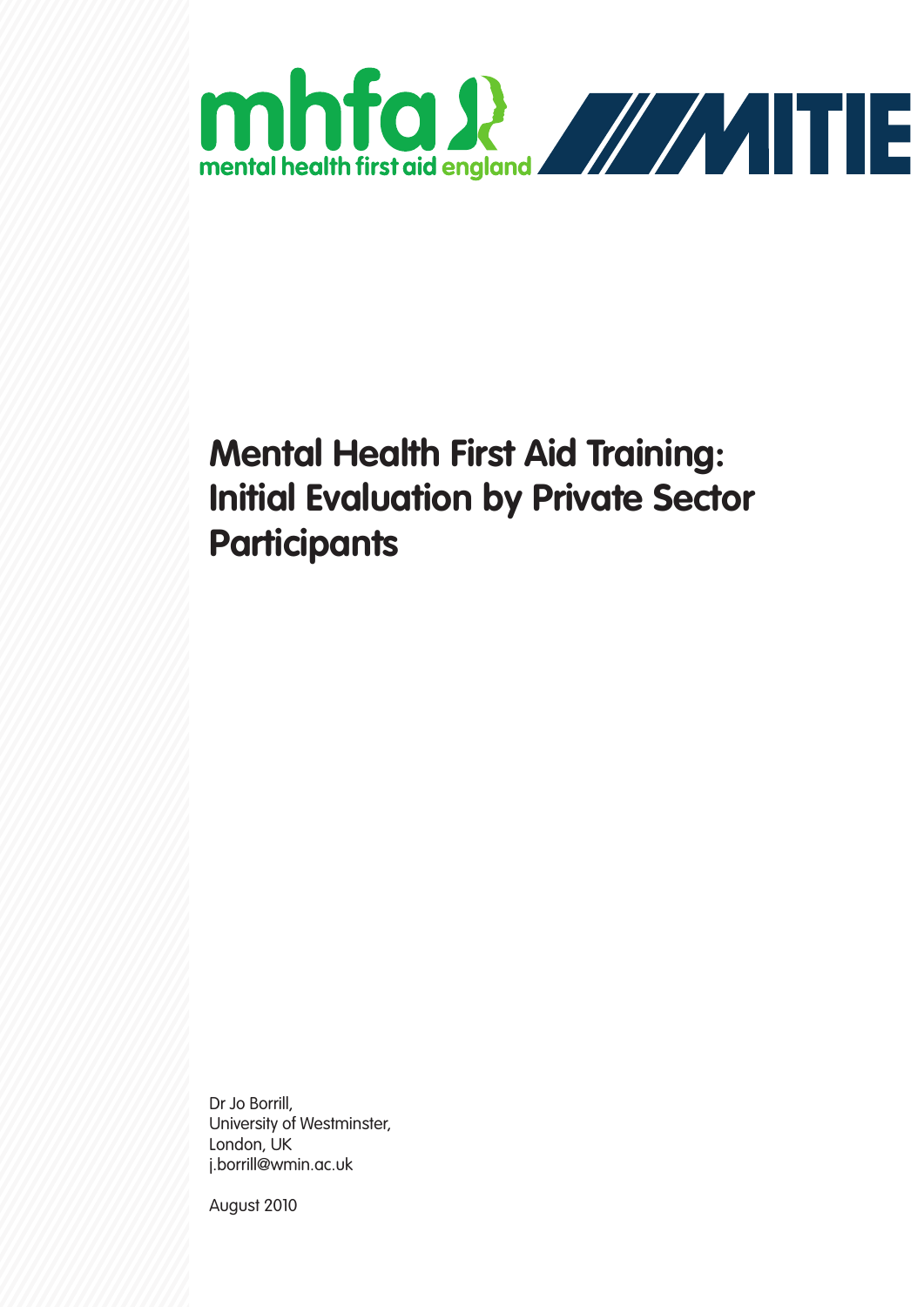# **Executive Summary**

• Mental Health First Aid (MHFA) Training was delivered to 29 middle or senior managers in the private sector, predominantly from MITIE.

• Participants completed a confidential questionnaire which required them to rate key aspects of the training on a five point scale and to rate their confidence in working with people with mental health problems before and after training

• All ratings received were Excellent, Very Good, or Good. Overall, ratings were equivalent to or higher than those received from public sector participants in a previous evaluation of MHFA

• Median ratings of Excellent (5/5) were received for the Instructors, the Video clips, the Information manual, and the Content of the training.

• Median ratings of Very Good (4/5) were received for the Presentation Slides, the course Structure, and the course Environment

Self-reported confidence in the ability to support a person with mental health problems increased from a median rating of 3/10 pre-training to a median rating of 8/10 post-training . The increase in ratings of confidence was highly statistically significant.

• Comments from participants were extremely positive about the training and its relevance. Participants identified many ways in which they intended to apply the training, including supporting the Real Apprentice scheme and influencing and educating colleagues about mental illness.

• Participants also reported that they would apply their learning to their personal lives and to other settings outside the workplace. Comments included: "MHFA is just as important as physical first aid knowledge" and "All people who manage others need to do this course".

• Longer-term follow-up of the impact of training on practice would be helpful in assessing the overall value of this very well-received training.

The training evaluated in this report was provided by:

Jane James, Regeneration Director MITIE group, and facilitator of the Real Apprentice scheme

Bernie Graham, Director of Mental Health Support Training & Consultancy, and National Training team member for English MHFA Tel. 07711 079269, Email. bernie@ mhs-training.co.uk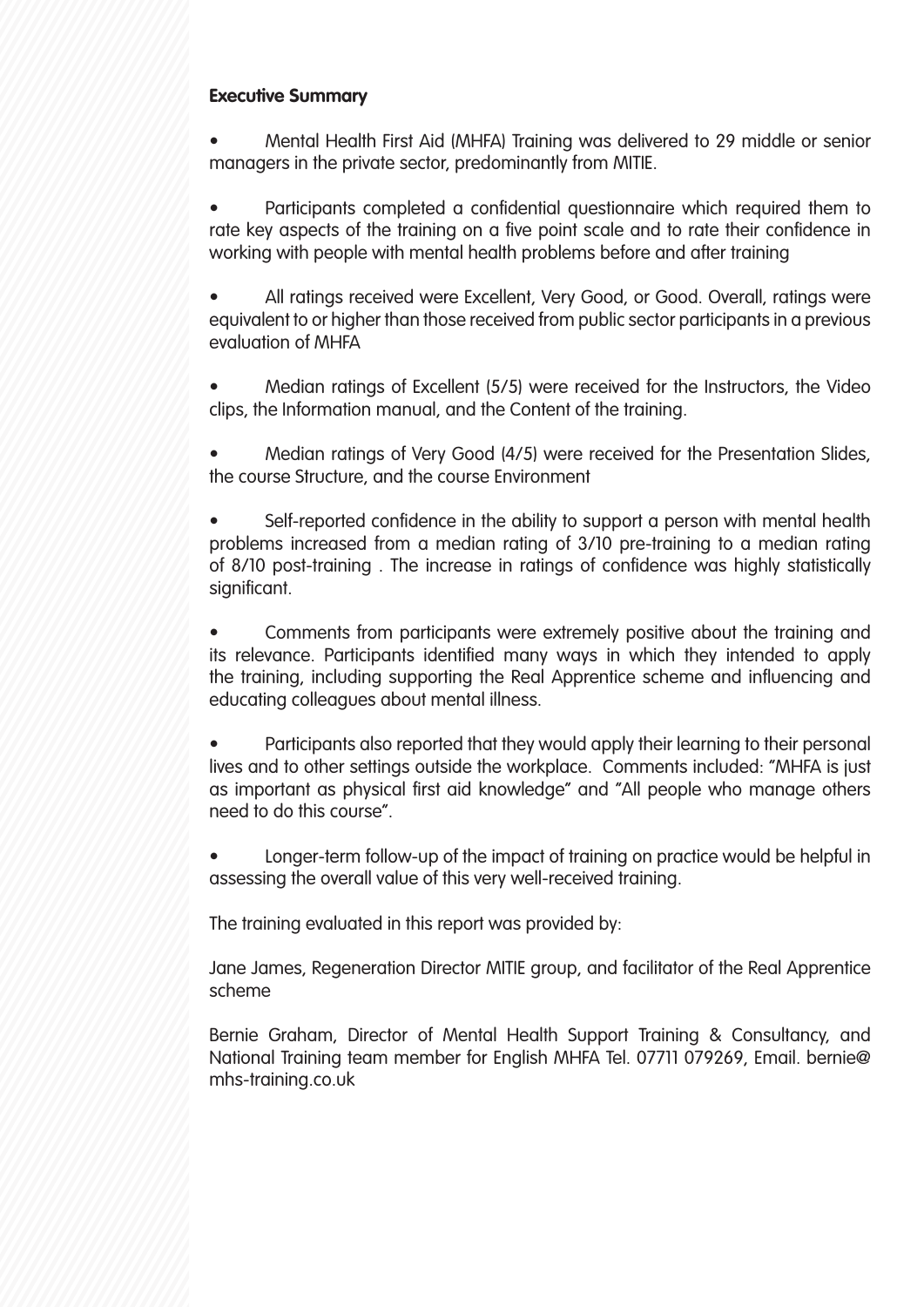## **Mental Health First Aid Training: Initial Evaluation from Private Sector Participants**

## **1. Introduction**

Mental Health First Aid (MHFA) training was originally developed in Australia by Betty Kitchener and Professor Anthony Jorm. It was subsequently piloted in Scotland from 2003/4 and then developed for use in England in 2006, with funding from the National Institute for Mental Health in England. MHFA training aims to teach people from a range of backgrounds to be able to recognise the symptoms of mental health problems, provide initial support, and guide people towards appropriate professional help. MHFA was evaluated by its developers in Australia (Kitchener & Jorm 2002) and an independent evaluation of its use with 55 participants from public sector organisations in England was carried out by the University of Bath (Brandling & McKenna 2010).

The purpose of this report is to provide preliminary feedback on the use of MHFA for employees in the private sector, in particular employees from MITIE, a strategic outsourcing company that provides facilities, property and asset management for public and private sector businesses. MITIE also runs the Real Apprentice scheme – a ten week training programme targeted at disadvantaged communities, open to anyone over 18, and leading in many cases to paid employment within the company. All managers taking on Apprentices through this scheme undertake MHFA training, so it is important to establish the extent to which they perceive the training to be useful and relevant to their work.

# **2. Evaluation Method**

MHFA Training was delivered to 29 middle or senior managers in the private sector, predominantly from MITIE. The training was conducted by Jane James (Regeneration Director MITIE Group and facilitator of the Real Apprentice scheme) and Bernie Graham (Director, Mental Health Support Training & Consultancy).

Participants completed a confidential questionnaire which required them to rate aspects of the training content and delivery on a five point scale. They also rated their pre-training and post-training confidence in working with people with mental health problems on a ten point scale. The responses to the questionnaire were collated by a Psychology graduate and descriptive statistics were obtained using SPSS/PASW. A Wilcoxon test (for non-parametric repeated measures data) was used to test the significance of pre-post changes in confidence ratings.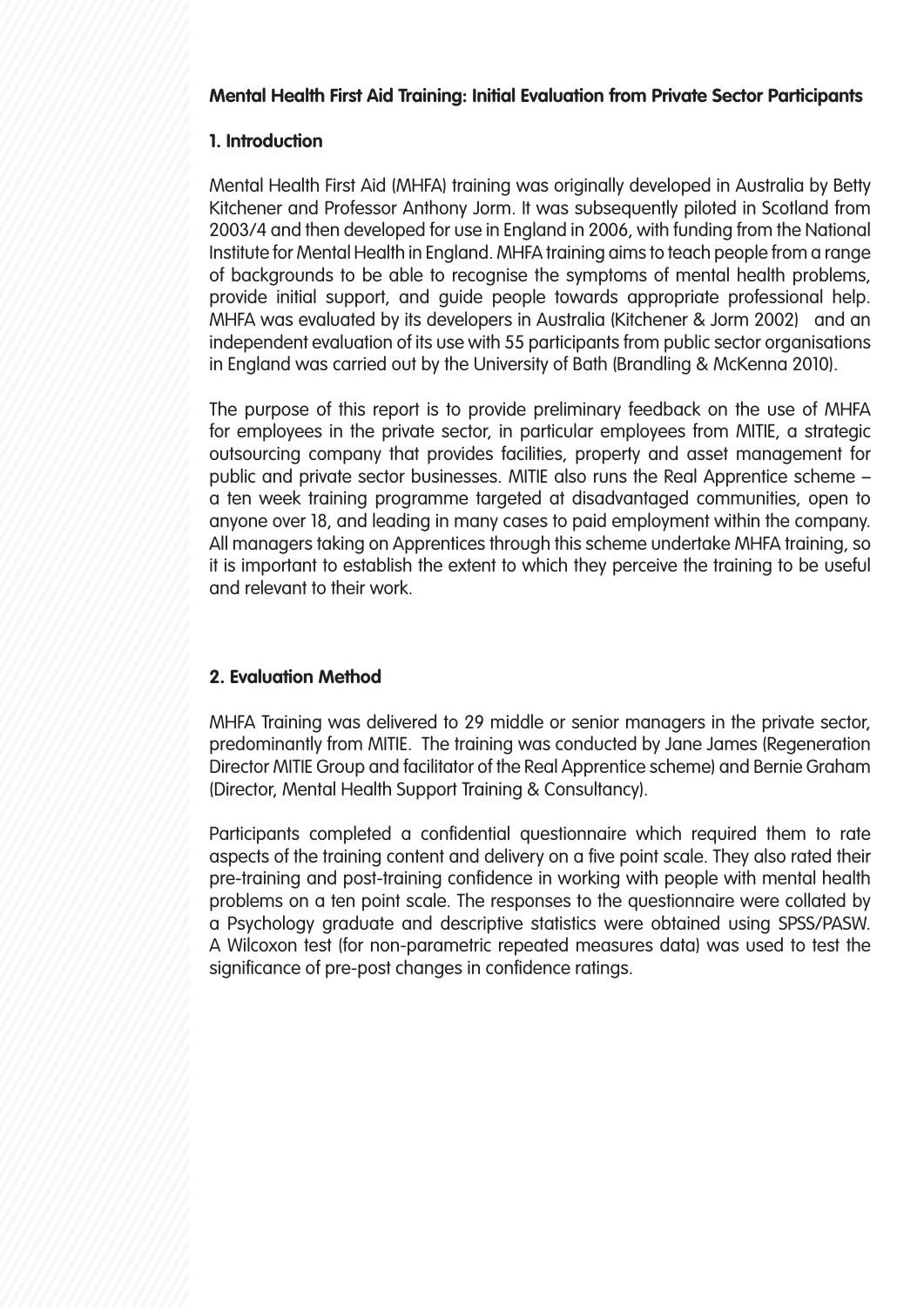## **3. Findings**

## **3.1 Key aspects of the training**

The overall ratings are shown in Table 1. Details of median ratings, percentages and relevant comments for each aspect of the training are collated in the subsequent sections.

|                           | <b>Excellent 5</b> | Very Good 4 | $\bigcup$ Good 3 | Fair 2 | Poor 1 |  |
|---------------------------|--------------------|-------------|------------------|--------|--------|--|
| Instructors               | 72%                | 28%         | O                | 0      | 0      |  |
| <b>Slides</b>             | 35%                | 55%         | 10%              |        | 0      |  |
| Video clips               | 52%                | 45%         | 3%               |        | 0      |  |
| Manual                    | 55%                | 41%         | 3%               |        | 0      |  |
| <b>Structure</b>          | 48%                | 48%         | 3%               | 0      | 0      |  |
| Content                   | 31%<br>65%         |             | 3%               |        | 0      |  |
| 38%<br><b>Environment</b> |                    | 55%         | 7%               |        | 0      |  |

## **Table 1. Rating percentages for key aspects of training**

# **3.1. 1. Feedback on Instructors**

The median rating for instructors was 5 - the maximum rating. 21/29 participants (72%) rated the instructors as Excellent, with the remaining 8 (28%) rating them as Very Good.

• Instructors were commended both for their knowledge and for their skills in engaging participants, as demonstrated in the following comments:

very good – adequate patience for questions and personal experiences people wanted to talk about expressed patience with a range of questions, welcoming and encouraging throughout superb knowledge base and the ability to translate that to people with less knowledge made everyone at ease and got them involved; …. made to feel very comfortable a lot of passion for what he is talking about interactive ; the instructors were very insightful; detailed and thorough a great team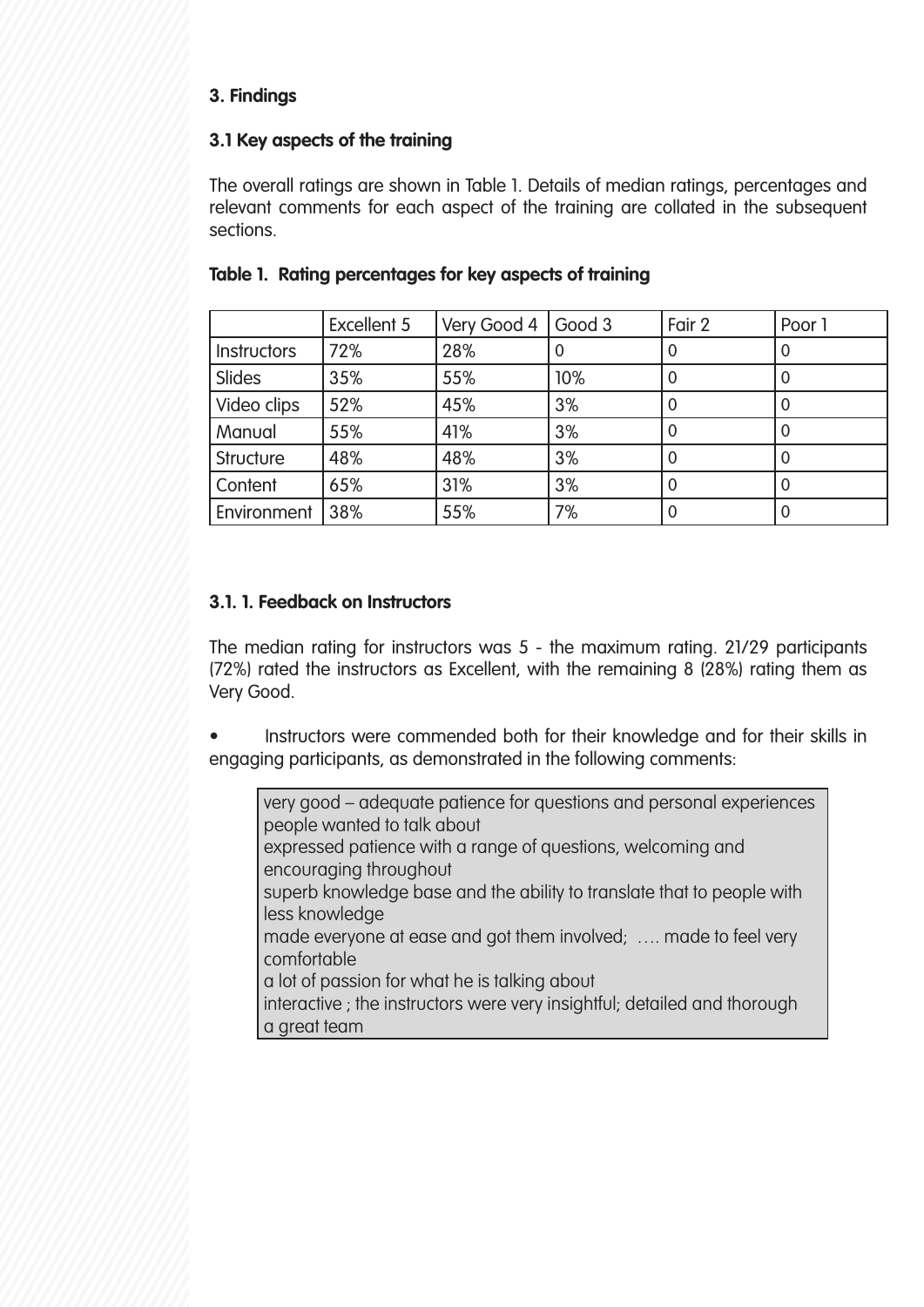# **3.1.2. Feedback on training methods and resources**

Participants were positive in their ratings of the three key training resources, namely presentation slides, video clips and the information manual.

• The median rating for the **presentation slides** was 4 out of 5. 10 participants (35%) rated the slides as Excellent, 16 (55%) as Very Good, and 3 (10%) as Good. The slides were described as: easy to read and understand; thought provoking and insightful; clear and uncomplicated.

• The median rating for the **video clips** was 5 out of 5. 15 participants (52%) rating the clips as Excellent, 13 (45%) as Very Good, and 1 (3%) as Good. The video clips were described as informative and powerful, with two participants commenting on the way the video clips brought things to life, giving a real life experience of the issues.

• The **Information Manual** was also given the highest rating of 5/5. It was rated as Excellent by 16 participants (55%) with 12 (41%) rating it as Very Good and 1 (3%) as Good. Participants described it as very handy and concise, with a great deal of information to take away and digest and simple language.

Two participants indicated that they would definitely be making further use of the manual after the training: I will certainly be dipping into it again; this will help in my continual learning and provide reference points I need to consider.

# **3.1.3. Feedback on course content, structure and environment**

The course structure received a median rating of 4 out of 5. 14 participants (48%) rated it as Excellent, 14 (48%) Very Good, and 1 (3%) Good.

The course content received a maximum median rating of 5 out of 5.19 participants (65%) rated it as Excellent, 9 (31%) very Good, and 1 (3%) Good.

• One participant commented that the interactive sessions were very helpful, particularly the breathing exercises. Two suggestions were made: that the trainers could perhaps refer more to the handbook, and that there could perhaps have been more examples specifically related to the Real Apprentice scheme.

• Another comment was that two full days of information is a lot to take in, needing time to reflect.

The course environment also appeared to be well received. The majority of participants (55%) rated it as Very Good and the median rating was 4.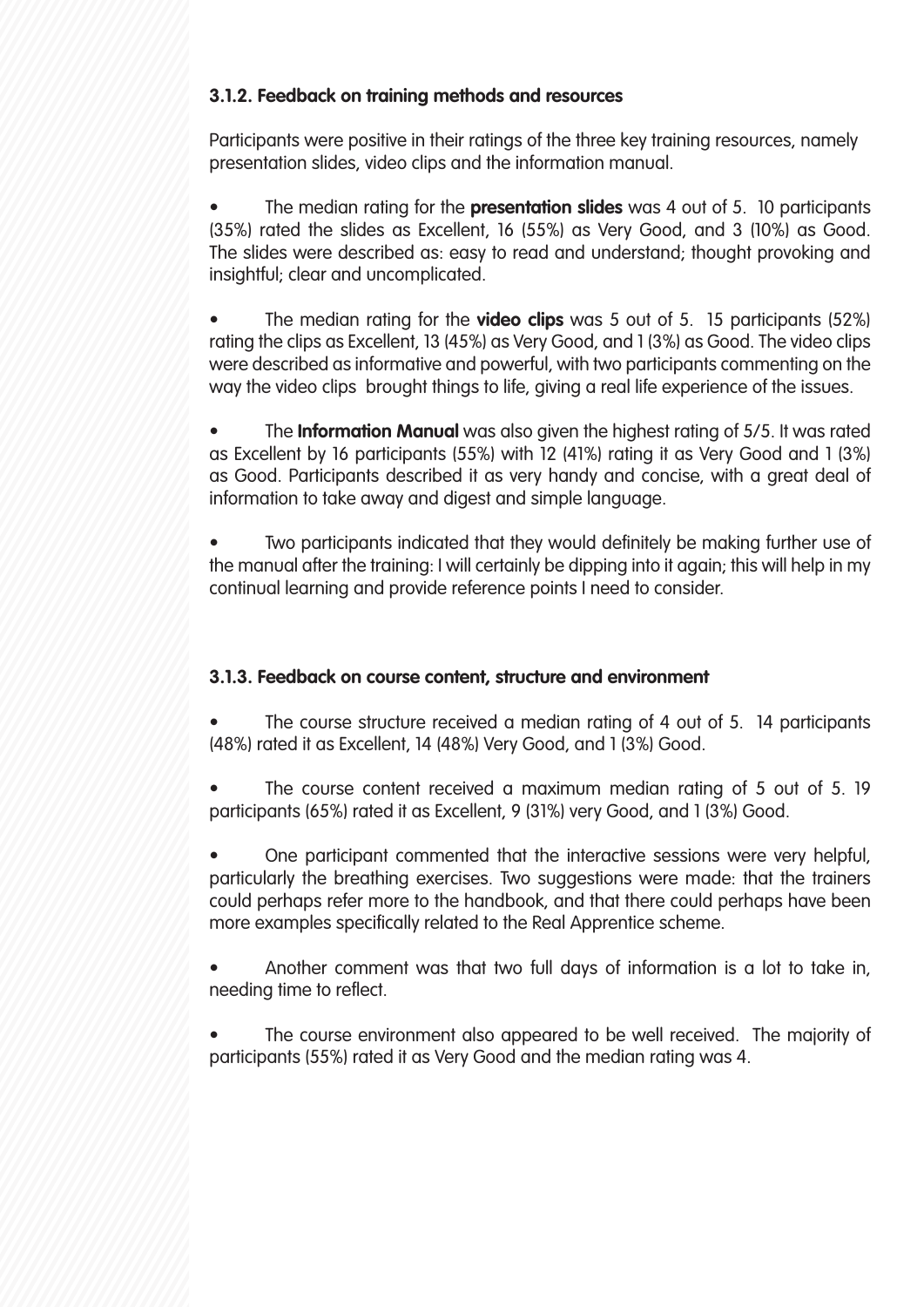# **3.2. What do participants feel they have gained from the training?**

# **3.2.1 Confidence**

• Participants reported their levels of confidence in supporting people with mental health problems pre and post-training, providing a subjective indicator of perceived change. Self-ratings of confidence before the training ranged from 0 to 9 (out of a maximum of 10). The median rating was 3 and more than half of the participants (55%) rated their confidence as 3 or lower. Only 3 of the 29 participants rated their confidence as 7 out of 10 or higher.

The self-ratings of confidence after the course showed a statistically significant increase compared with ratings before the course  $(z = 4.55, p = < .0001)$ . The median rating after the training was 8 out of 10, with no ratings below 5. 26 of the 29 participants now rated their confidence as 7/10 or higher compared with 3 before the training, as shown in the table below:

## **Table 2 . Confidence ratings pre and post training (0 = lowest level of confidence; 10 = highest level of confidence)**

|      |     |     | -   | ⌒<br>ັ | Δ   | J   | <b>C</b> |     |     |     | 10 |
|------|-----|-----|-----|--------|-----|-----|----------|-----|-----|-----|----|
| Pre  | 10% | 17% | 21% | 7%     | 14% | 14% | 7%       | 3%  | 3%  | 3%  | v  |
| Post |     |     | ັ   | v      | v   | 7%  | 3%       | 21% | 41% | 24% | 3% |

Two participants commented specifically on these perceived changes:

I will be more confident to support my workers .. who may need some training; (I have) increased confidence and (am) more competent

# **3.2.2 Acquisition and Application of Knowledge**

• Participants were not asked to provide a numerical rating of any increases in their knowledge about mental health. However their comments indicate that in addition to acquiring new knowledge they had a deeper understanding of mental health needs:

I have come out with a much wider knowledge of mental health; … more aware in such cases; consideration for those around me; (the training) raises awareness.

There were numerous comments indicating how participants intended to apply what they had learned within their work settings, for example:

I will) use the background knowledge to support the Real Apprentice scheme; by being a part of the Real Apprentice programme; I will ensure that both my team and myself are supportive of the apprentice;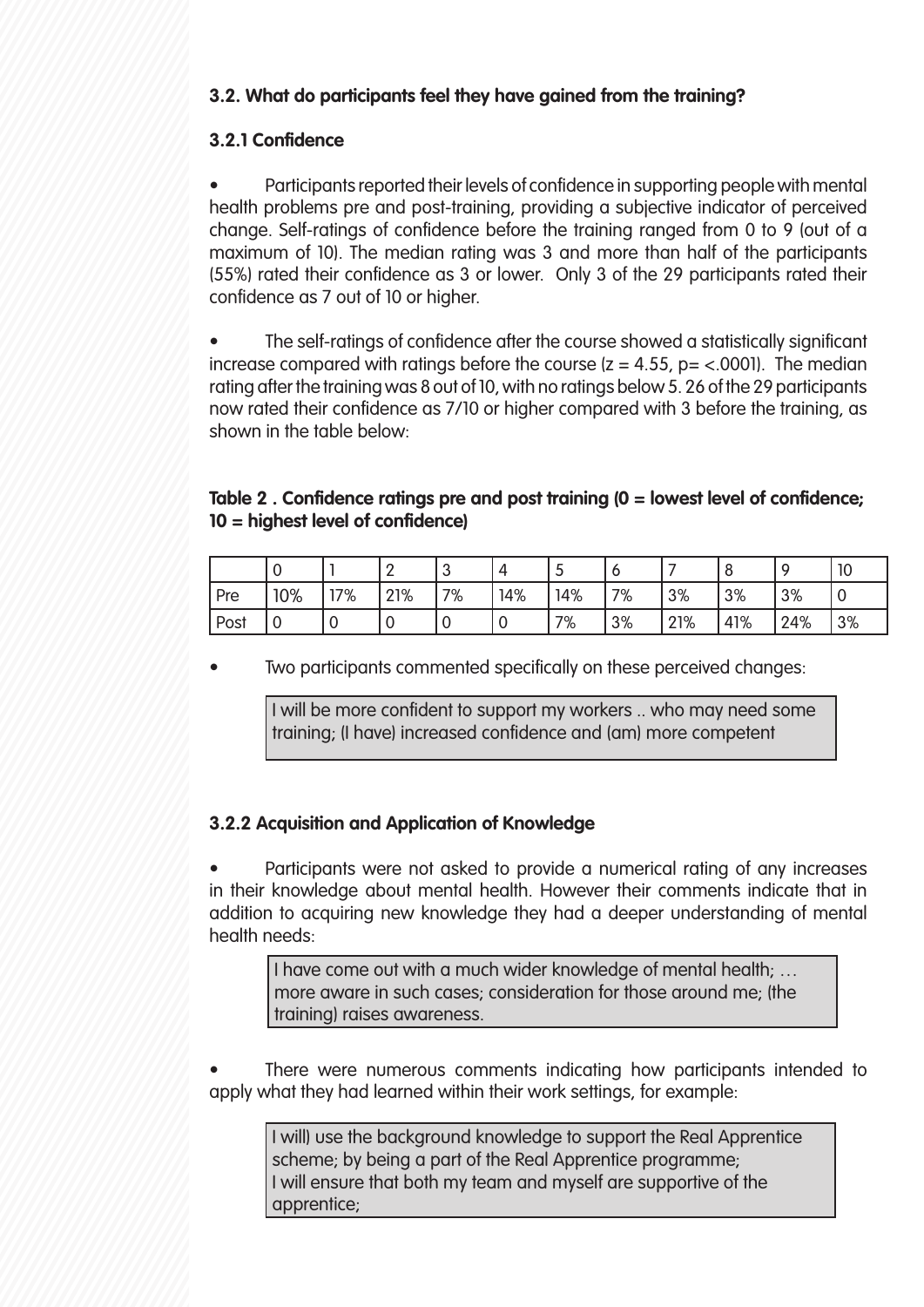I will use the information to influence managers; ....by trying to educate others about what mental illness means; I will apply it to individuals in the workplace; I will try and help anybody who needs help, both inside and outside the workplace; I will use it throughout my day and work settings; I will lobby to improve services at work

• Participants also intended to apply their learning in their personal lives:

(I will) use what I have learned with my family members; (to) support my family; communicating to my family… use it in my own specific way, to cater for me; ( use it) when I can see people in need of help around me; ( use) talking and listening techniques;

#### **4. Conclusions**

The feedback from this group of participants can only give a snapshot of their immediate reactions to the training, and further follow up would be required to measure the longer term impact of this intervention. Nevertheless, the high ratings and enthusiastic comments provide a strong a sense of the participants' overwhelmingly positive response to the training. The overall ratings are even more positive than those obtained in the public sector evaluation by Brandling & McKenna, although the sample size is too small to make meaningful comparisons at this stage.

The feedback therefore suggests that MHFA training can be just as appropriate for private sector clients as for those in the public sector. Participants perceived it as highly relevant and valuable, as expressed below:

It seems to me that MHFA is just as important as physical (first aid) knowledge, and having some understanding of mental health issues should be compulsory

The course was great and I was glad I undertook it

All people who manage others need to do this course

Thank you so much for inviting me!